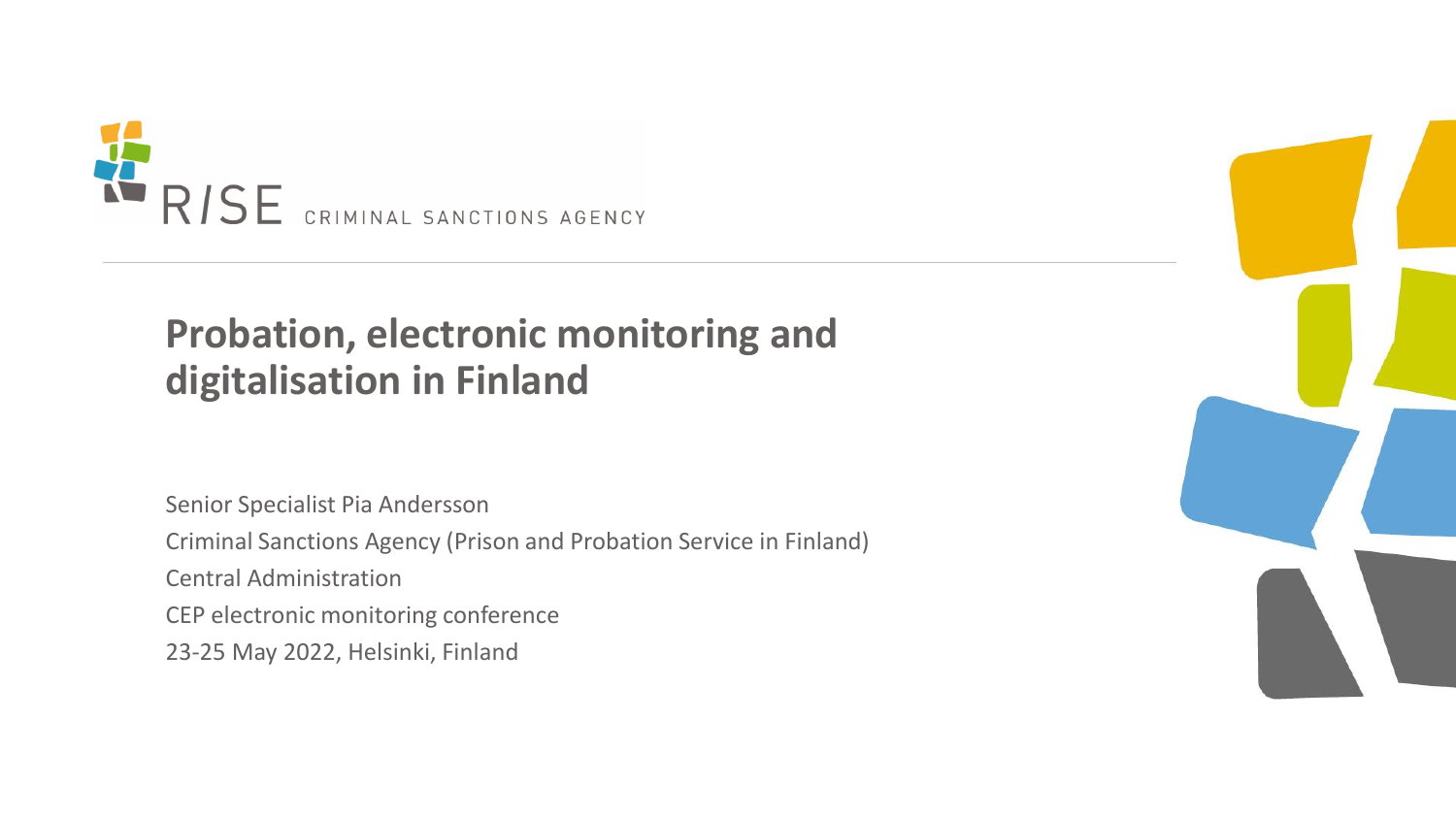

#### **The Probation Service in Finland**

- 152 years of Probation Service in Finland
- Social work based client work
	- with theory paradigm of desistance, Risk-Need and Responsivity and Good Lives Model
- The core values of probation are still in the centre of all probation work
- Profession, Criminal Justice Social Work
- The work and the legislation according to the Rec CoE
- Evidence-based practises
- Innovative and client-oriented work culture

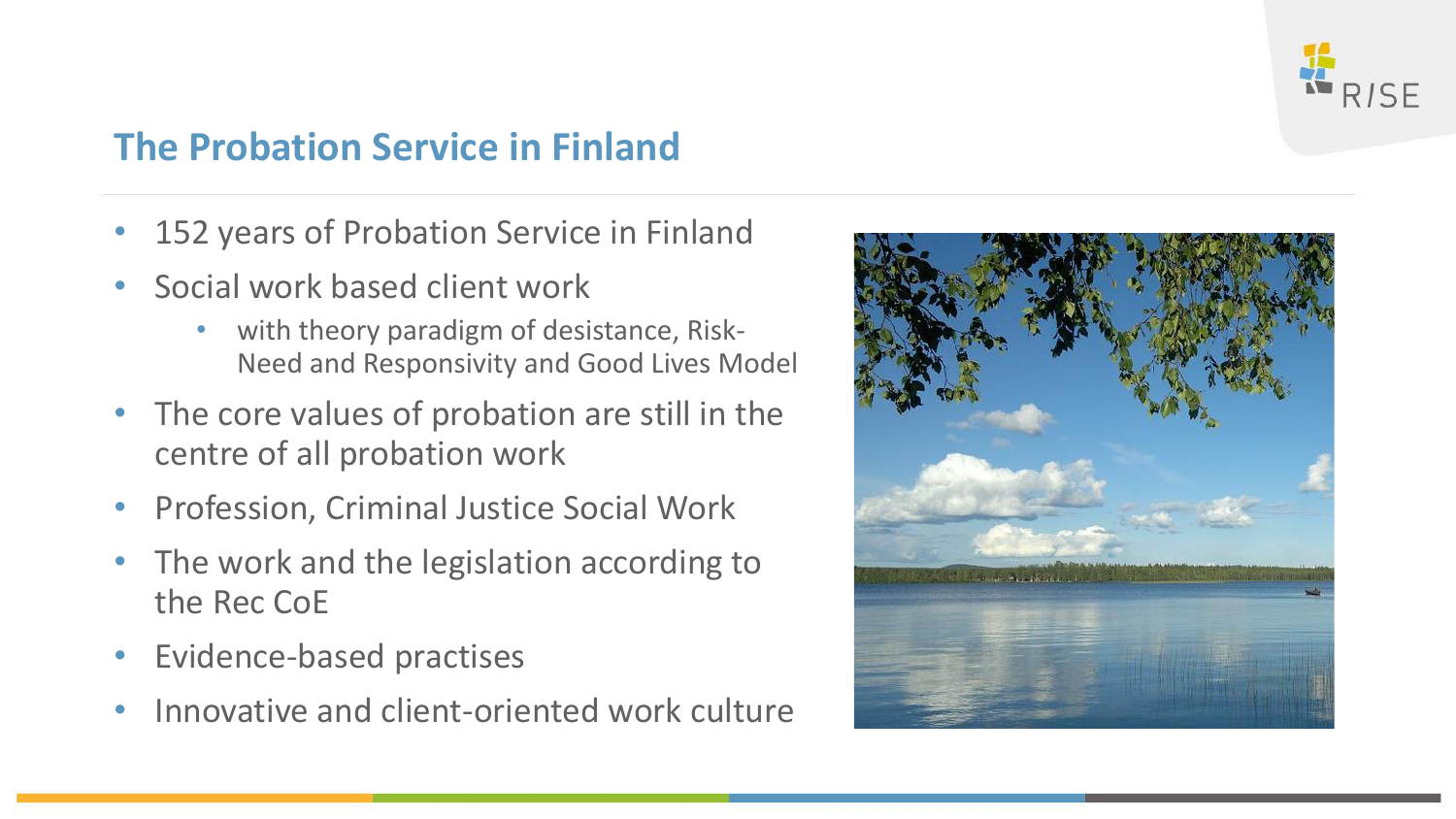### **The Probation Service in Finland Organisation and staff**

- 14 probation offices
- 14 directors
- 250 persons of which 220 are probation officers (year 2021)
- **One Electronic Monitoring Control** Centre 24/7
- 33 patrol group officers
- Before year 2010 probation officers were social workers (Masters degree) and social instructors
- Now PO´s shall have at least a Bachelor degree in social work or social science or another relevant subject

Guidelines of CoE: Prison and Probation Service staff education and training (2019)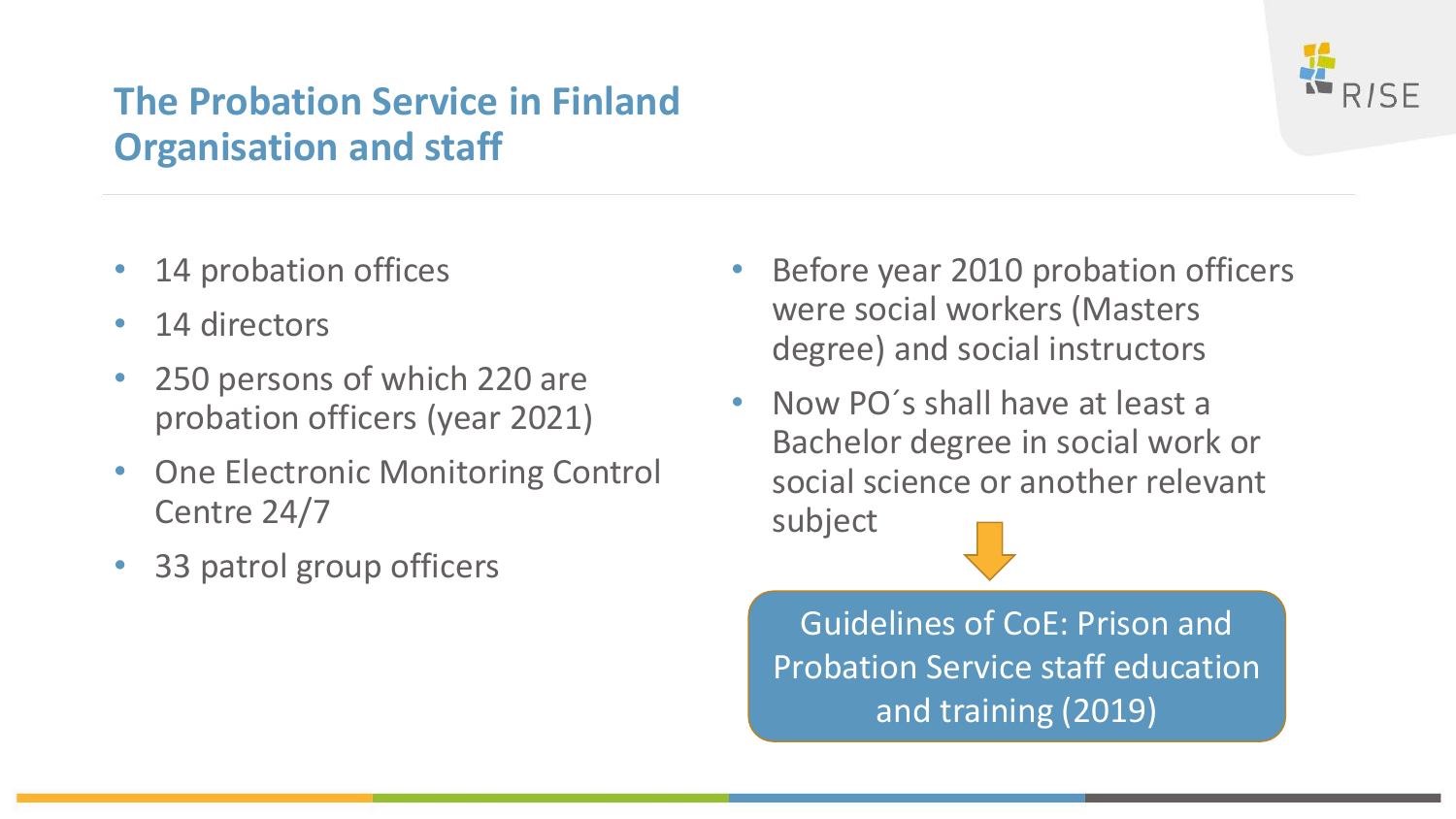

#### **Community Sanctions and Measures in Finland**

Court decision, based on a pre-sentence report

- **Youth punishment** 4-12 months
	- for 15-17 years old
- **Conditional imprisonment sentence with supervision** 1 year 3 months
	- two types; for 15-20 years old and for 21 years old and over
- **Community Service** max. 8 months -> 14-240 hours
- **Monitoring sentence** (with EM, RF) max. 6 months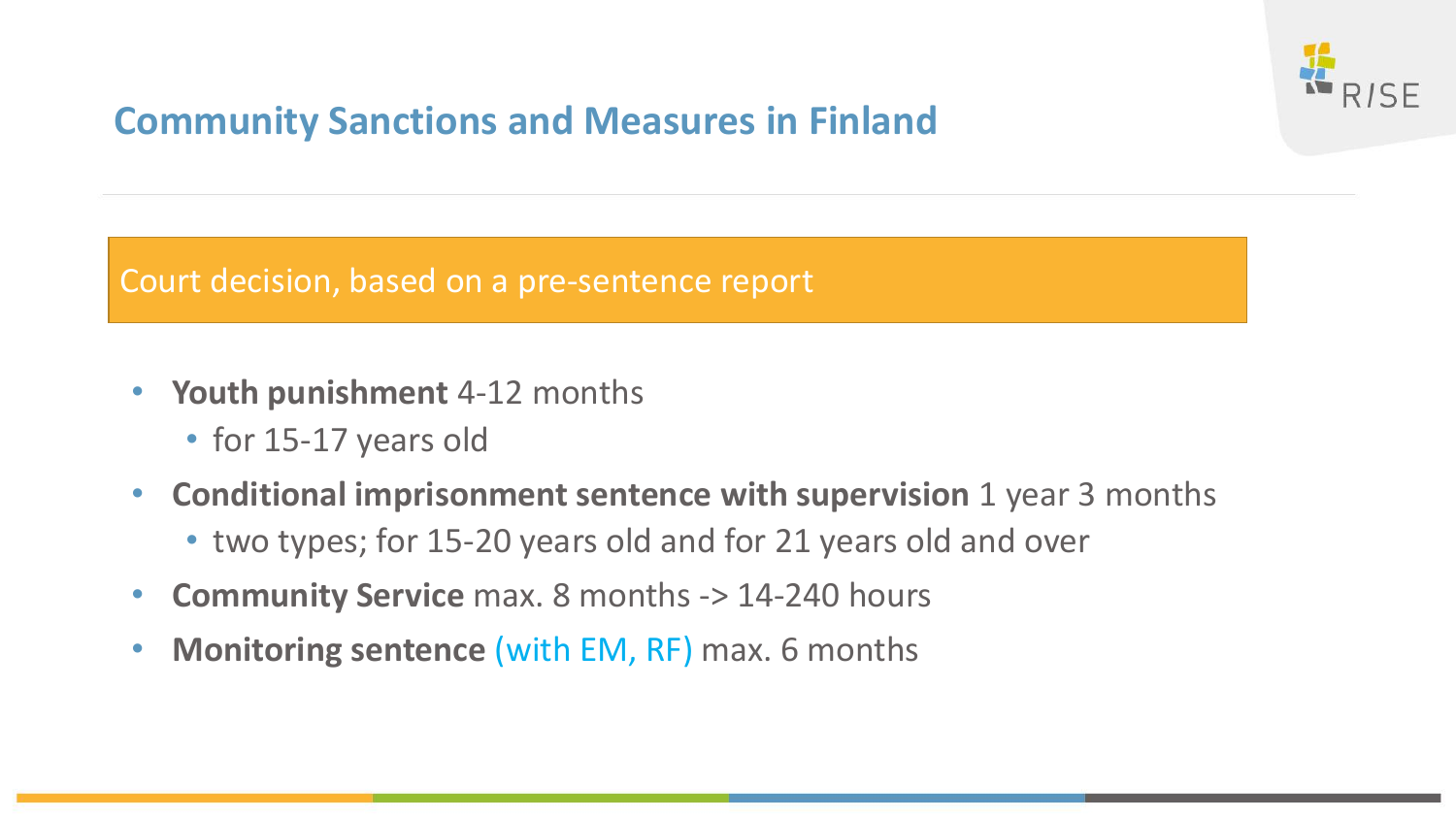

#### **Community Sanctions and Measures in Finland**

#### Court decision

- **Combination sentence with a supervision term of 1 year** (with EM, GPS) 1 year
- Alternatives to remand custody:
	- **Intensified travel ban** (with EM, GPS)
	- **House arrest** (with EM, GPS)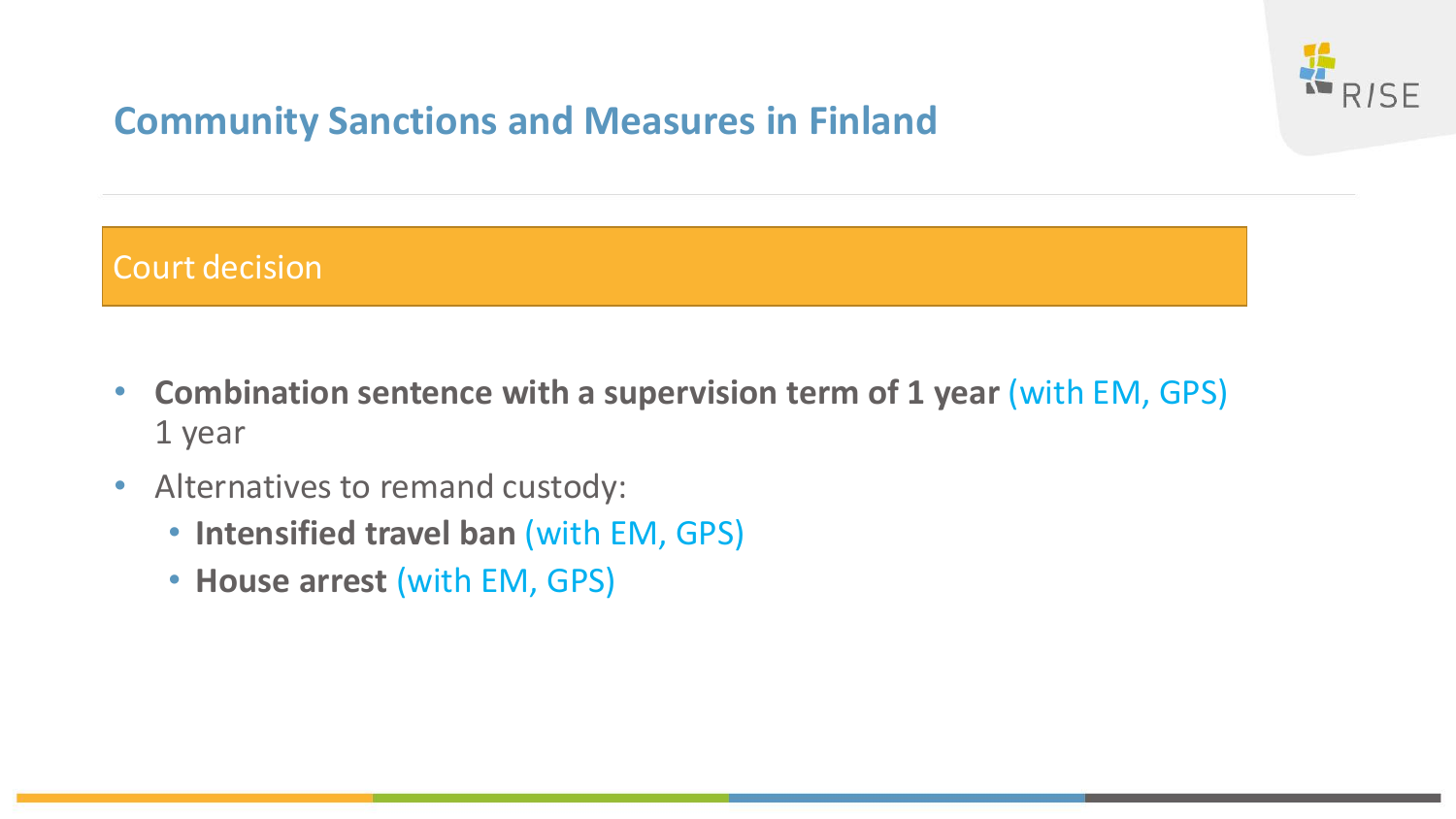

#### **Community Sanctions and Measures in Finland**

Administrative decision

- **Conditional release with supervision** max. 3 years
- **Supervised probationary liberty** (with EM, GPS) max. 6 months
- **Unconditional sentence -> Outside placement and rehabilitation**  (with EM, GPS) lenght varies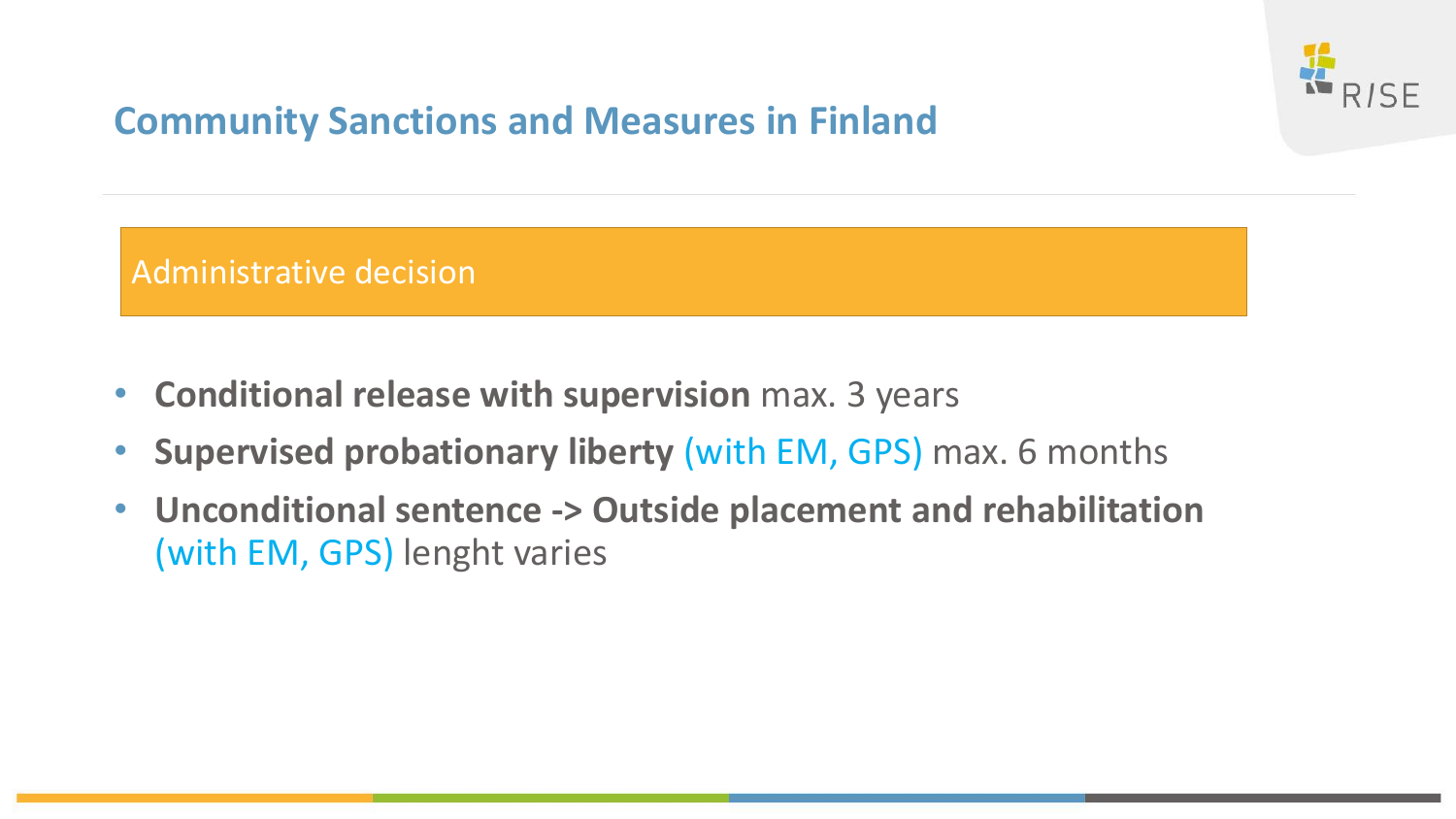

#### **Use of EM**

During a prison term, all GPS

- **24/7 in 7 open prisons or prison departments**, DG´s decision
- For **work or study permit outside the prison** area during daytime, decision by prison managers
- **Prison leaves,** decision by prison managers

Oversectional proposal: **Intensified restraining order with EM,** GPS

 $\overline{\phantom{a}}$ 

- Perpetrator and the victim
- Domestic violence cases
- Decision by judges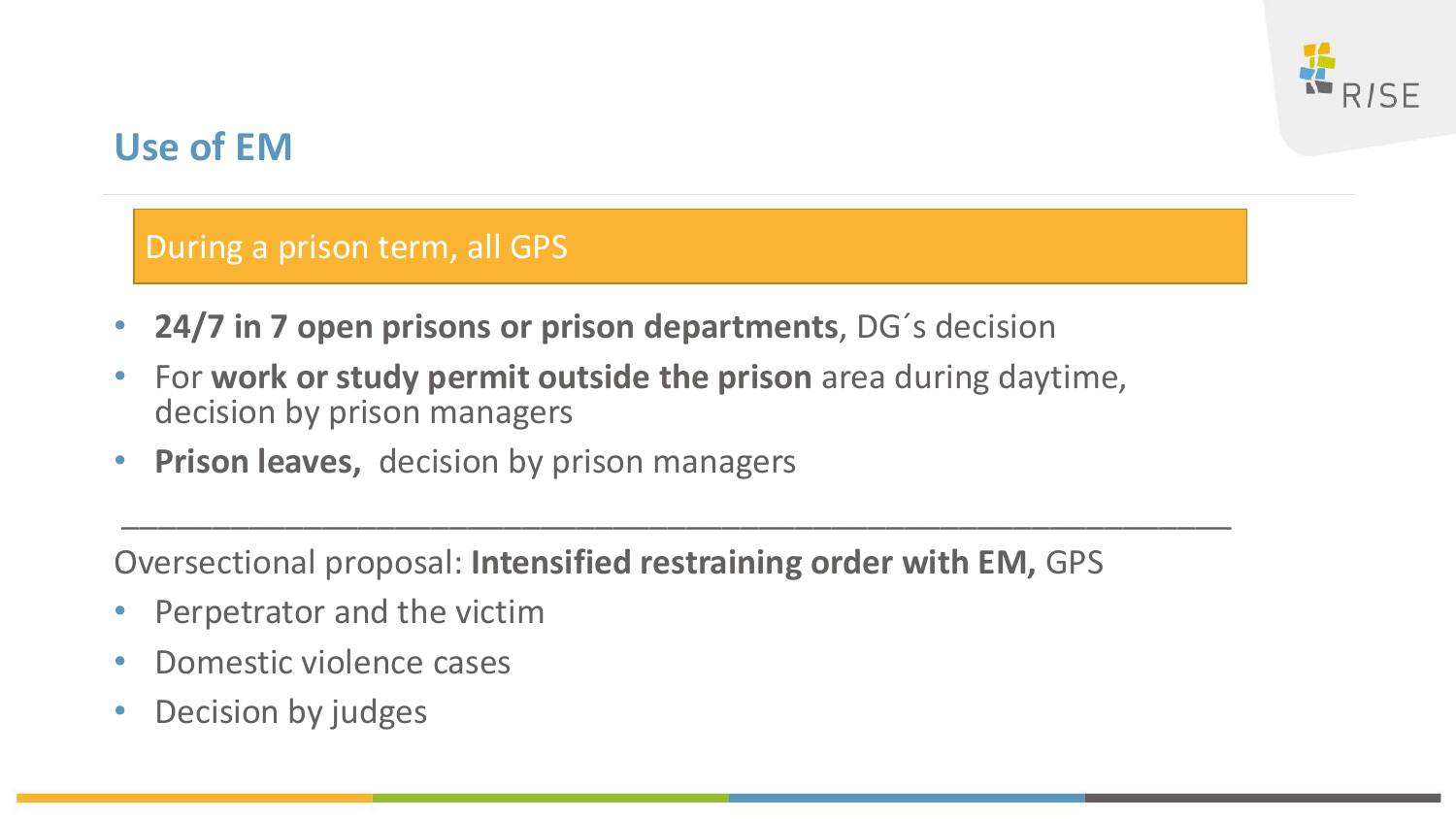#### **Clients in the Probation Offices Case loads are increasing**



3400 clients in average every day (in execution)

- + 200 outside placements in rehabilitation (year 2021)
- + Assessments, pre-sentence reports and sentence plans 7150 /year
- -> 420/Probation Officer/year
- + Assessment and sentence plans for persons going to prison 4300/year
- -> 215/ Probation Officer/year
- Clients aged 15 years ->
- 89 % male
- 11 % female
- All kind of crimes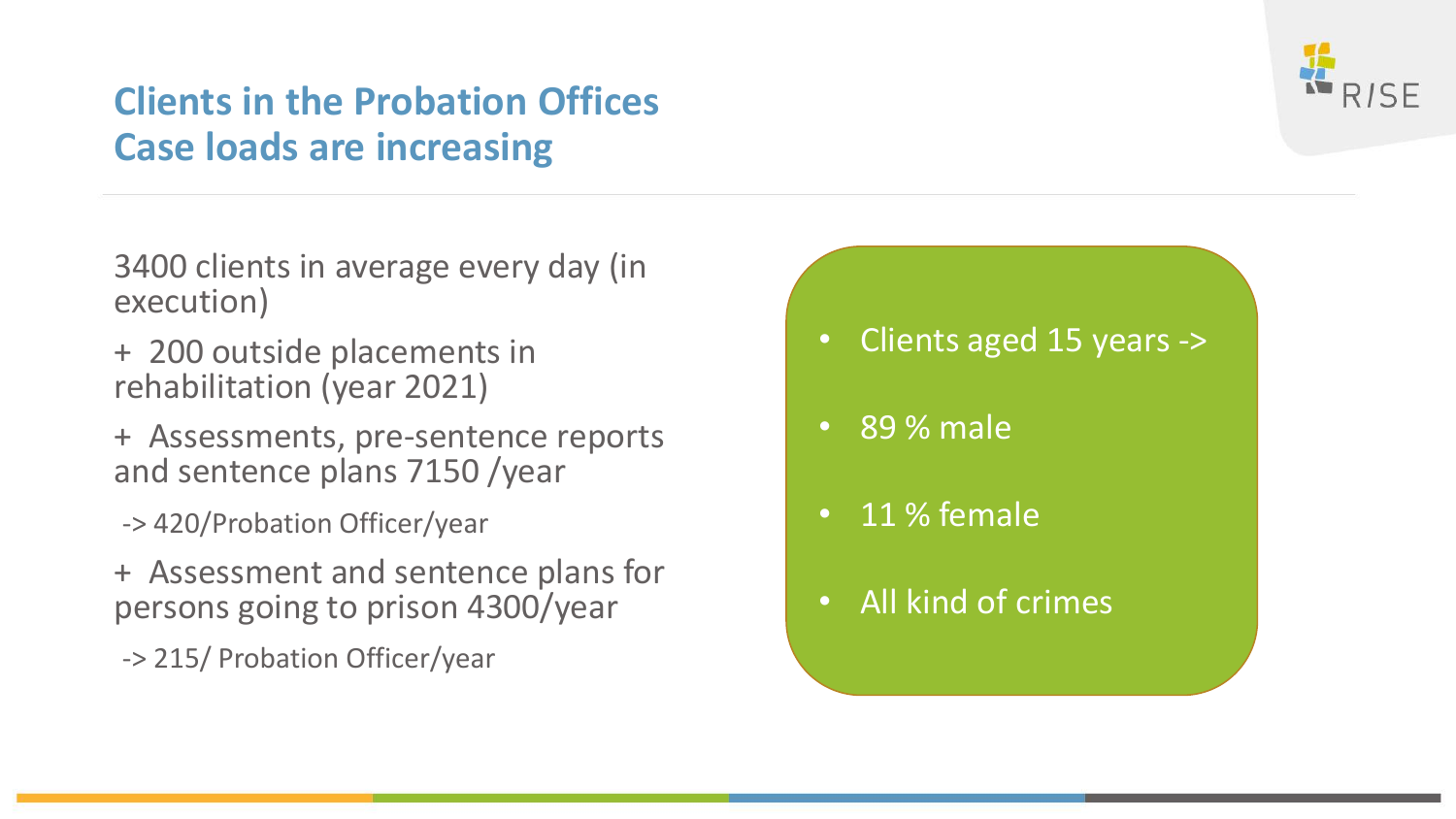

#### **Probation work**



National Recommendations of

- qualitative working processes
- 9 principals for the client work
- child and family work
- management and coaching
- Case management
- Assessment and sentence plans
- Interventions
- Supervision skills (Jersey checklist)
- Working alliance
- Treatment and rehabilitation
- Cognitive Behavioural Treatment and Motivational programmes
- Service providing
- Vocational training, education and work opportunities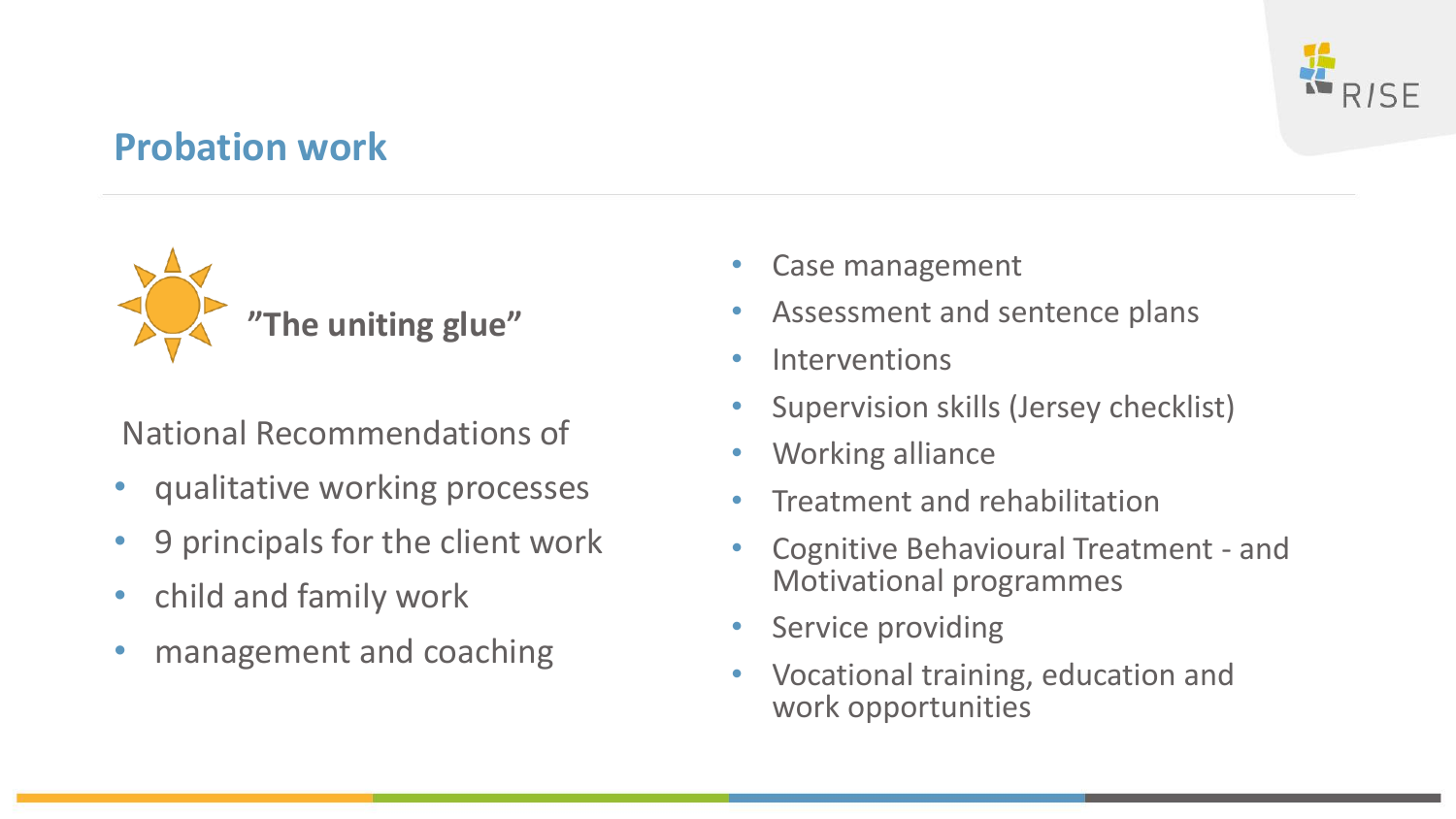

#### **Digitalisation in probation**

#### • **Probation App**

• in the end of 2022 (delayed due to economical reasons)

#### • **Hybrid supervision**

- a combination of remote and face to face meetings, use of Skype and phone calls, later also the Probation App
- **Electronic monitoring**
- **AI** for segmenting in the assessment phase
- **Dialogue training** on a digital platform (staff training)
- **Digital education platforms** for staff and clients
- **Digital treatment and rehabilitation programmes** during the execution of sanctions
	- Substance misuse, money gambling, violent behaviour, neuropsychiatric symptoms, mental health, alcohol short treatment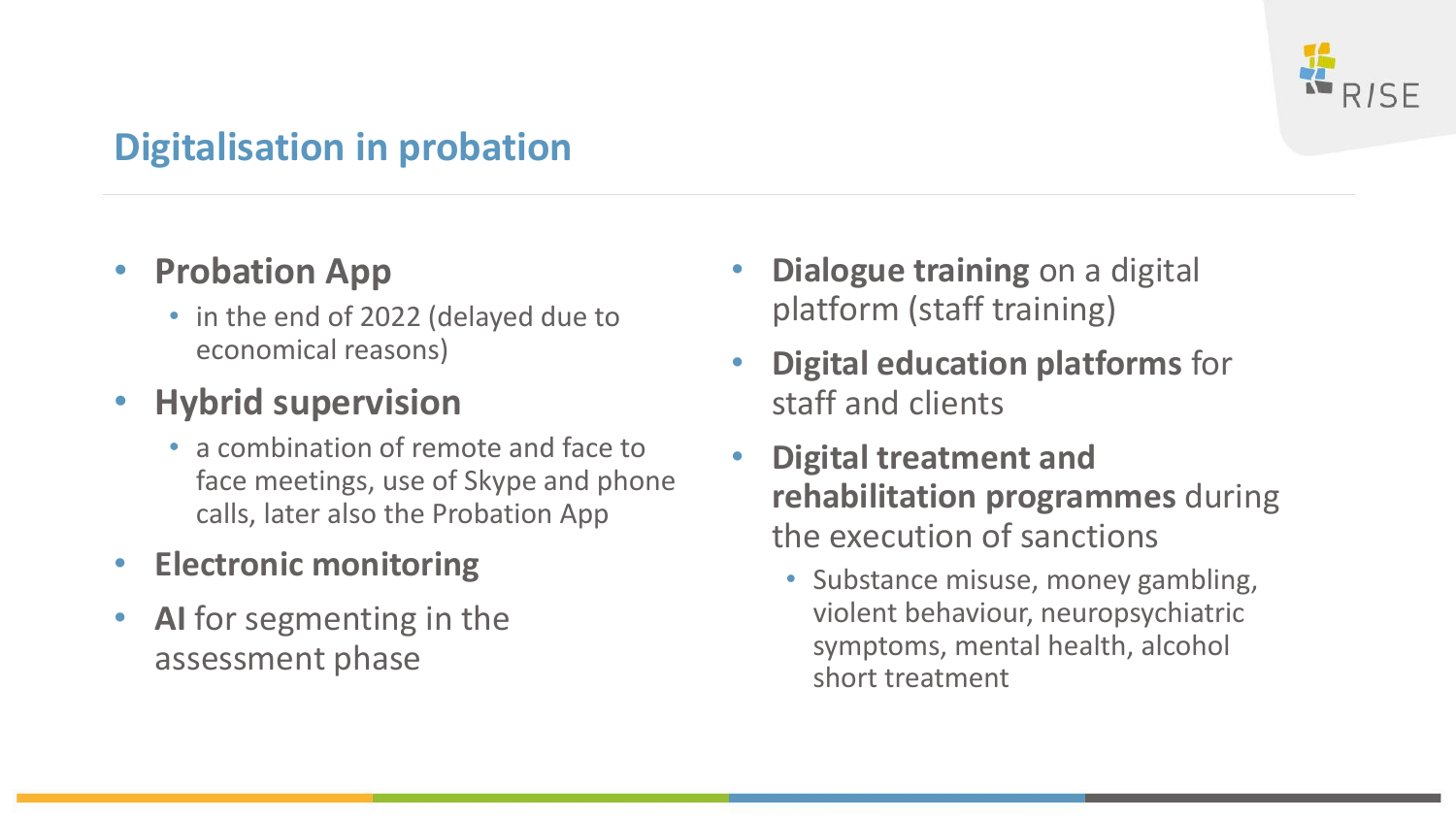

#### **Recent focal points of the development work**

- From traditional model to project work model
	- $\Rightarrow$  Service design
- Multiagency approach with juveniles
- Rehabilitation of client´s with violent behaviour and money gambling
- Work with female clients
- Alcohol and drug misuse treatment and rehabilitation, also structured programmes
- Different kind of structured rehabilitation modules for community service clients
- The co-operation with NGOs

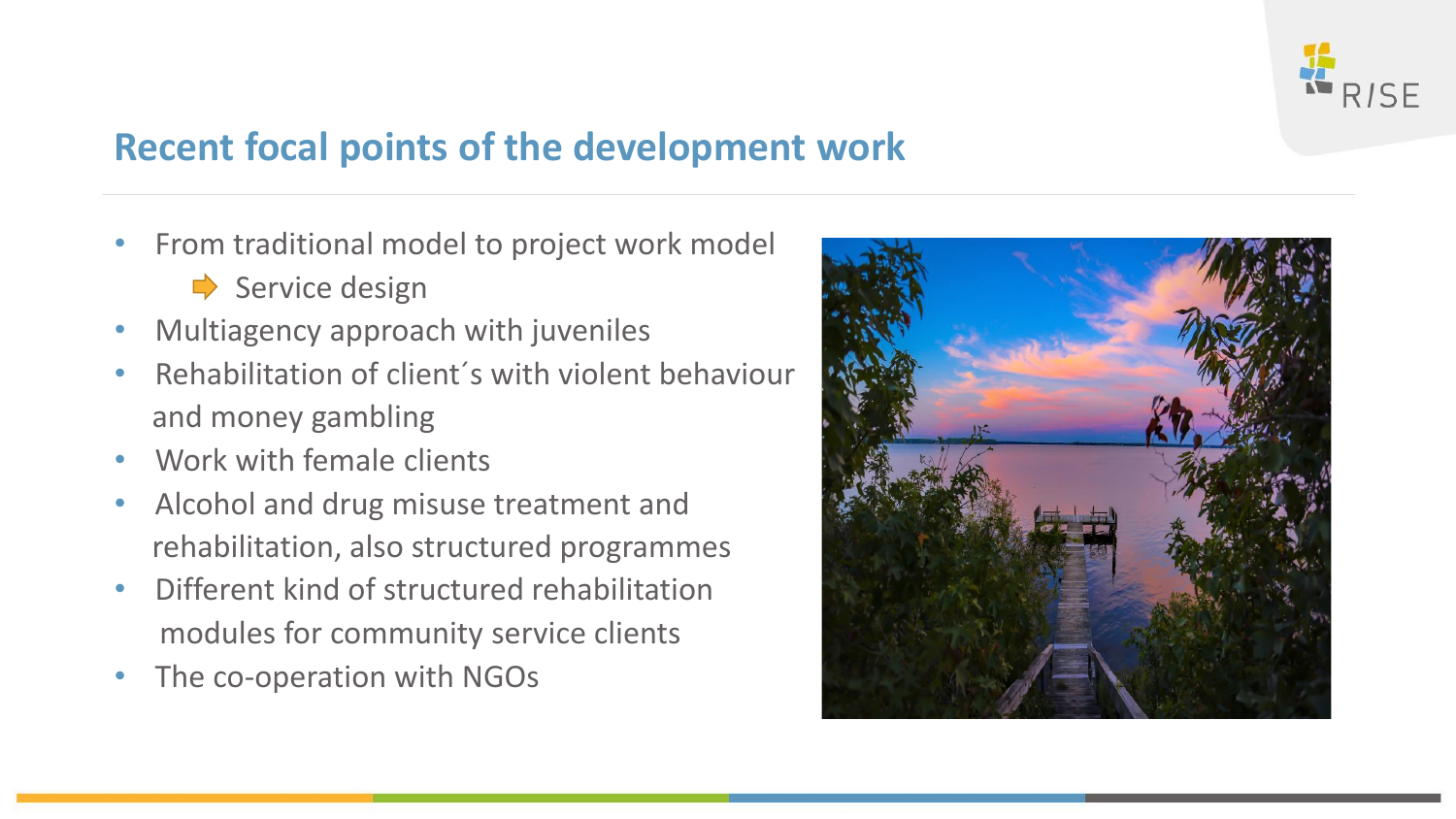

#### **Next focal points in the development work**

- Digital feedback platform for clients, their families and all copartners
- Mental health treatment and rehabilitation programmes and modules for probation clients
- Research based development projects
- The co-work in the criminal justice chain
- The co-work with municipal authorities during the execution of a sentence (normality principle)

To enhance the use of community sanctions instead of short unconditional sentences